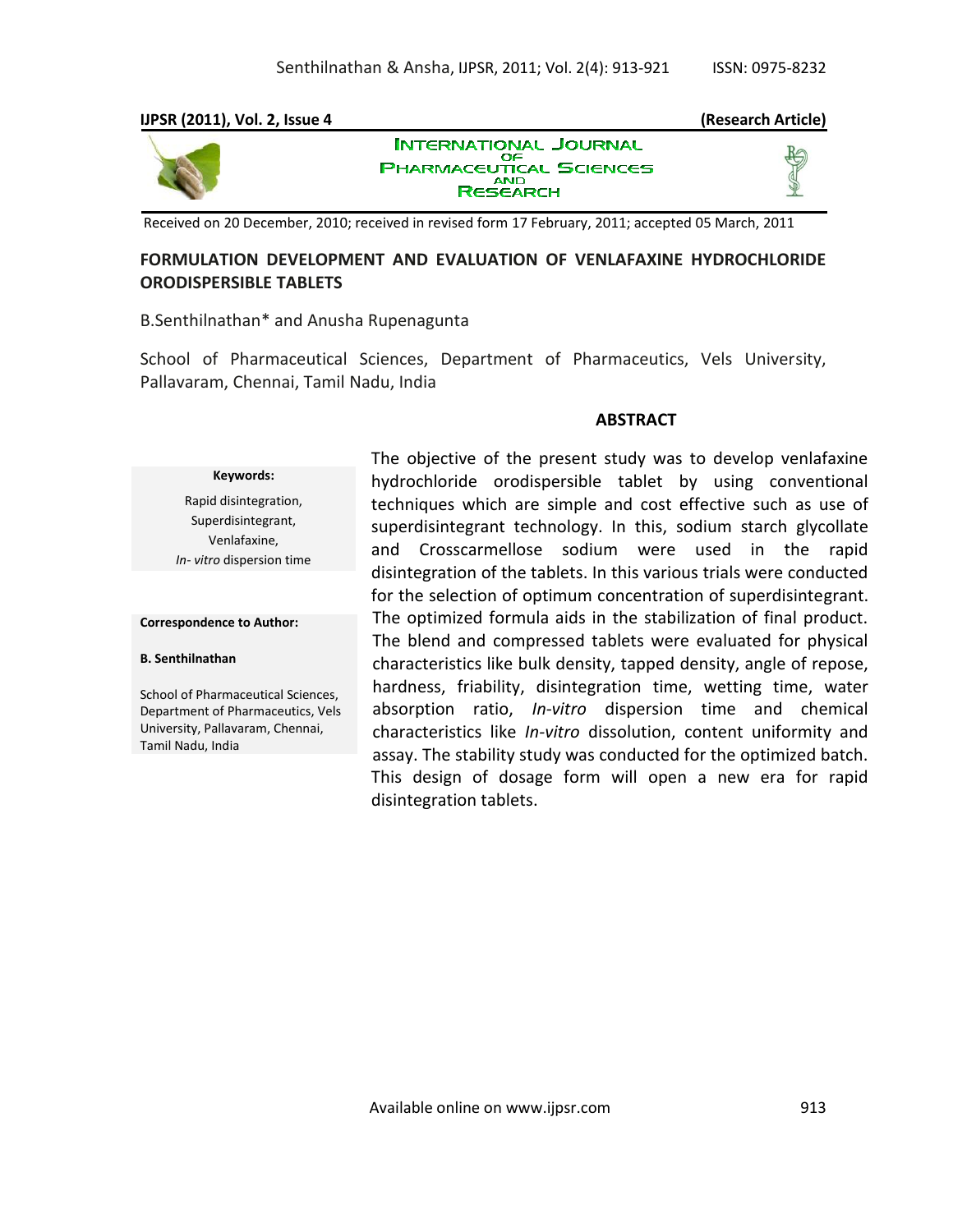**INTRODUCTION:** Orally disintegrating tablets are also called as orodispersible  $1, 2, 3$  tablets, quick disintegrating tablets, mouth dissolving tablets, fast disintegrating tablets, fast dissolving tablets, rapid dissolving tablets, porous tablets, and rapimelts. ODTs are the dosage forms containing medicinal substance or active ingredient which disintegrates rapidly usually within a matter of seconds when placed upon the tongue." The disintegration time for ODTs generally ranges from several seconds to about a minute.

Over a decade, the demand for development of orally disintegrating tablets (ODTs) has enormously increased as it has significant impact on the patient compliance. Orally disintegrating tablets offer an advantage for populations who have difficulty in swallowing. It has been reported that Dysphagia (difficulty in swallowing) is common among all age groups and more specific with pediatric, geriatric population along with institutionalized patients and patients with nausea, vomiting, and motion sickness complications.

ODTs with good taste and flavor increase the acceptability of bitter drugs by various groups of population. These problems led to development of novel types of solid oral dosage forms that disintegrates and dissolves rapidly in saliva without the need of drinking water, disintegrates and dissolves rapidly in saliva without the need of drinking water. Orally disintegrating tablets offer all advantages <sup>5, 6, 7</sup> of solid dosage forms and liquid dosage forms along with special advantages, which include:

- a. As ODTs are unit solid dosage forms, they provide good stability, accurate dosing, easy manufacturing, small packaging size, and easy to handle by patients.
- b. No risk of obstruction of dosage form, which is beneficial for traveling patients. Various challenges in the develop  $ODT<sup>7</sup>$  are, rapid disintegration of tablet ,Avoid increase in tablet

size, have sufficient mechanical strength, minimum or no residue in mouth, protection from moisture, good package design, dose lower than 20 mg, small to moderate molecular weight, which do not have access to water. In this superdisintegrants major function is to oppose the efficacy of the tablet binder and the physical forces that act under compression to form the tablet. The mechanism by which tablet is broken down into smaller particles and then produces a homogeneous suspension or solution. In this study direct compression method was selected for the formulation of venlafaxine 50mg orodispersible tablets by using different concentrations of Crosscarmellose sodium and Sodium starch glycollate as superdisintegrants.

# **MATERIALS AND METHODS:**

**Materials:** Venlafaxine Hydrochloride was obtained from Orchid Chemicals and Pharmaceuticals Ltd., Sodium starch glycollate and Crosscarmellose sodium were obtained from Rankem limited, Mumbai. Other excipients used in this formulation were of analytical grade.

# **Methods:**

**Preparation of Venlafaxine Orodispersible tablets:**  Venlafaxine Hydrochloride, Microcrystalline cellulose, Superdisintegrants, Aerosil, Aspartame, Mannitol, Starch-1500 were sifted through # 40 mesh separately, collected in poly bags. Venlafaxine hydrochloride, Microcrystalline cellulose, Superdisintegrants, Aerosil, Aspartame, Mannitol, Starch-1500, Strawberry flavor were loaded into Octagonal blender and mixed. Sodium saccharine, Magnesium stearate, Talc were added to this and mixed for 10 minutes, then sifted through #60 mesh. Then the final blend was compressed in to tablets using Rotary press tablet compression machine. The formula for the preparation of various baches of Venlafaxine hydrochloride tablets were given in **table 1.**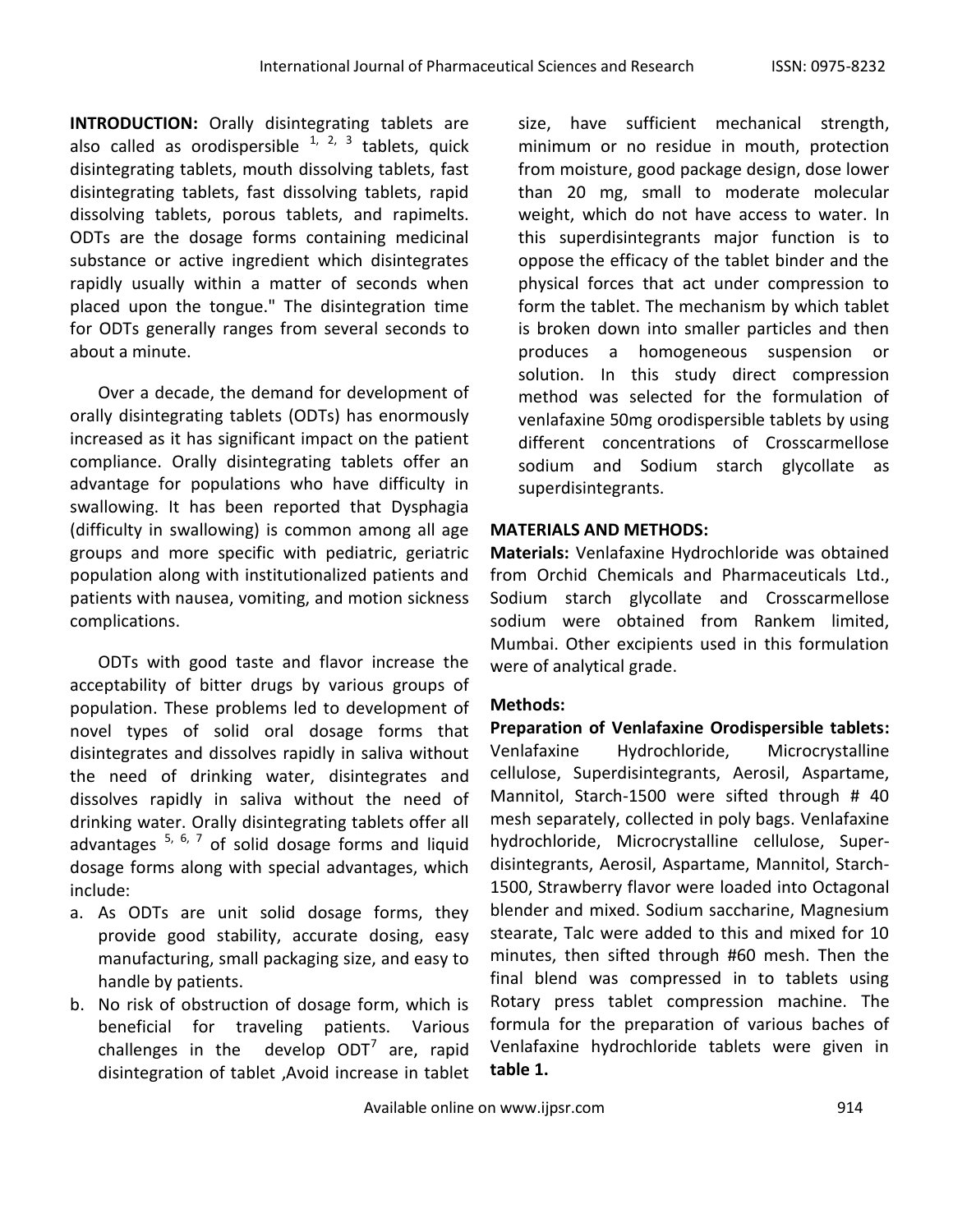|                           |                          | <b>QUANTITY OF INGREDIENTS (mg)</b> |                          |                          |                          |                          |                |                          |                |
|---------------------------|--------------------------|-------------------------------------|--------------------------|--------------------------|--------------------------|--------------------------|----------------|--------------------------|----------------|
| <b>Ingredients</b>        | $F_1$                    | F <sub>2</sub>                      | F <sub>3</sub>           | F <sub>4</sub>           | F <sub>5</sub>           | $F_6$                    | F <sub>7</sub> | $F_8$                    | $F_9$          |
| Venlafaxine Hydrochloride | 50                       | 50                                  | 50                       | 50                       | 50                       | 50                       | 50             | 50                       | 50             |
| Crosscarmellose sodium    | 10                       | 15                                  | 20                       | $\overline{\phantom{a}}$ | -                        | $\overline{\phantom{a}}$ |                | $\overline{\phantom{a}}$ |                |
| Cross povidone            |                          |                                     | $\overline{\phantom{a}}$ | 10                       | 15                       | 20                       |                | $\overline{\phantom{a}}$ |                |
| Sodium starch glycollate  | $\overline{\phantom{a}}$ | $\overline{\phantom{a}}$            | $\overline{\phantom{a}}$ | $\overline{\phantom{a}}$ | $\overline{\phantom{0}}$ | $\overline{\phantom{a}}$ | 10             | 15                       | 20             |
| Avicel PH 101             | 34                       | 34                                  | 34                       | 34                       | 34                       | 34                       | 34             | 34                       | 34             |
| Mannitol                  | 63                       | 58                                  | 53                       | 63                       | 58                       | 53                       | 63             | 58                       | 53             |
| Starch-1500               | 4                        | 4                                   | 4                        | 4                        | 4                        | 4                        | 4              | 4                        | 4              |
| Talc                      | $\overline{2}$           | $\overline{2}$                      | $\overline{2}$           | $\overline{2}$           | $\overline{2}$           | $\overline{2}$           | $\overline{2}$ | $\overline{2}$           | $\overline{2}$ |
| Aspartame                 | 20                       | 20                                  | 20                       | 20                       | 20                       | 20                       | 20             | 20                       | 20             |
| Aerosil                   | 5                        | 5                                   | 5                        | 5                        | 5                        | 5                        | 5              | 5                        | 5              |
| Magnesium stearate        | $\overline{2}$           | $\overline{2}$                      | $\overline{2}$           | $\overline{2}$           | $\overline{2}$           | $\overline{2}$           | $\overline{2}$ | $\overline{2}$           | $\overline{2}$ |
| Strawberry flavor         | 5                        | 5                                   | 5                        | 5                        | 5                        | 5                        | 5              | 5                        | 5              |
| Sodium saccharin          | 5                        | 5                                   | 5                        | 5                        | 5                        | 5                        | 5              | 5                        | 5              |
| <b>TOTAL</b>              | 200                      | 200                                 | 200                      | 200                      | 200                      | 200                      | 200            | 200                      | 200            |

#### **TABLE 1: FORMULATION OF VENLAFAXINE HYDRCHLORIDE 50 MG ORODISPERSIBLE TABLETS**

### **Evaluation:**

Pre-compression parameters <sup>47</sup>: The Angle of repose, Bulk density, Tapped density, Compressibility Index, Hausner's ratio and % LOD were determined and results were given in **Table 2** tabulated in **Table 3** and **3.1**. and **2.1**.

Post compression parameters <sup>48, 49</sup>: Thickness, Weight Variation Test, Hardness Test, Friability Test and Disintegration were determined as per the Standard Procedures and the results obtained are

**TABLE 2: PRECOMPRESSION RESULTS OF VENALAFEXINE HYDROCHLORIDE TABLETS**

| <b>Formulation</b> | Angle of repose $(^\circ)$ | Bulk density (g/ml) | Tapped density (g/ml) | Carr's index     |
|--------------------|----------------------------|---------------------|-----------------------|------------------|
| F <sub>1</sub>     | $32.15 \pm 0.12$           | $0.40 \pm 0.16$     | $0.51 \pm 0.24$       | $0.22 \pm 0.14$  |
| F <sub>2</sub>     | $30.46 \pm 0.22$           | $0.40\pm0.35$       | $0.50 \pm 0.28$       | $20.00+0.18$     |
| $F_3$              | 27.89±0.17                 | $0.43 \pm 0.18$     | $0.42 \pm 0.13$       | $19.57 \pm 0.25$ |
| $F_{4}$            | $32.05 \pm 0.31$           | $0.43 \pm 0.24$     | $0.55 \pm 0.19$       | $21.74 \pm 0.33$ |
| F <sub>5</sub>     | $29.82 \pm 0.24$           | $0.41 \pm 0.27$     | $0.52 \pm 0.24$       | $20.84 \pm 0.37$ |
| F <sub>6</sub>     | $27.21 \pm 0.15$           | $0.38 \pm 0.34$     | $0.47 \pm 0.32$       | $19.24 \pm 0.28$ |
| F <sub>7</sub>     | $33.69 \pm 0.19$           | $0.40 \pm 0.25$     | $0.51 \pm 0.27$       | $0.22 \pm 0.26$  |
| $F_8$              | $32.05 \pm 0.21$           | $0.41 \pm 0.26$     | $0.52 \pm 0.34$       | $20.84 \pm 0.34$ |
| F <sub>9</sub>     | $28.49 \pm 0.23$           | $0.40 \pm 0.41$     | $0.50 + 0.26$         | $20.00 \pm 0.21$ |

Mean  $\pm$  Standard deviation (n = 3)

### **TABLE 2.1: PRECOMPRESSION PROPERTIES**

| TADLL 2.1. FINLCOIVIFINLSSION FINOFLINTILS |                 |                 |  |  |  |  |
|--------------------------------------------|-----------------|-----------------|--|--|--|--|
| <b>Formulation</b>                         | Hausner's Ratio | % LOD           |  |  |  |  |
| F <sub>1</sub>                             | $1.37 \pm 0.16$ | $0.82 \pm 0.36$ |  |  |  |  |
| F <sub>2</sub>                             | $1.29 \pm 0.05$ | $1.06 \pm 0.41$ |  |  |  |  |
| $F_3$                                      | $1.32 \pm 0.02$ | $0.96 \pm 0.58$ |  |  |  |  |
| $F_{4}$                                    | $1.32 \pm 0.02$ | $0.62 \pm 0.02$ |  |  |  |  |
| $F_5$                                      | $1.36 \pm 0.07$ | $0.88 \pm 0.37$ |  |  |  |  |
| $F_6$                                      | $1.29 \pm 0.05$ | $1.15 \pm 0.51$ |  |  |  |  |
| F <sub>7</sub>                             | $1.19 \pm 0.07$ | $1.1 \pm 0.40$  |  |  |  |  |
| $F_8$                                      | $1.43 \pm 0.21$ | $1.03 \pm 0.34$ |  |  |  |  |
| Fq                                         | $1.25 \pm 0.05$ | $1.08 \pm 0.40$ |  |  |  |  |

Mean  $\pm$  Standard deviation (n = 3)

- The angle of repose of all formulations ranged from  $27.21^{\circ}$ ±0.5 to  $32.15^{\circ}$ ±0.5. The flow properties of all the formulations are in the increasing order of;  $F_9 < F_5 < F_2 < F_6 < F_7 < F_4 < F_8$  $< F<sub>1</sub> < F<sub>3</sub>$
- All the nine formulations exhibited good flow properties.
- The bulk density of all formulations ranged from 0.38 to 0.43.

Available online on www.ijpsr.com example on the 915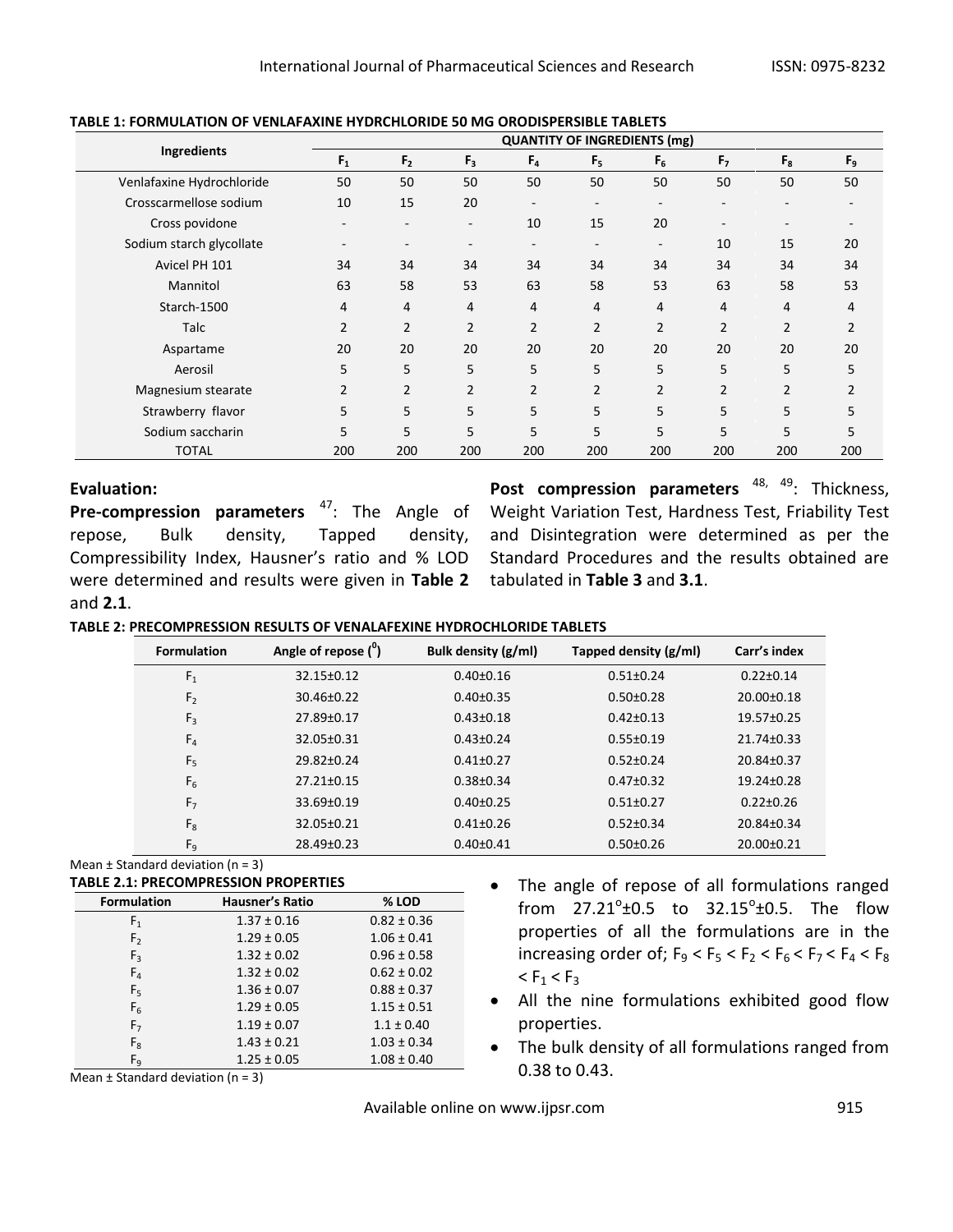- The tapped density of all formulations ranged from 0.42 to 0.55.
- The values of tapped and bulk density shown that the blends are not tightly packed
- The compressibility index of all formulations ranged from 0.22 to 21.74.
- For all the formulations the compressibility index of the formulations were found to comply within the limits specified and shown good compressibility index

### **TABLE 3: POST COMPRESSION PROPERTIES**

- The Hausner's ratio of all formulations are ranged from  $1.19 \pm 0.07$  to  $1.43 \pm 0.21$ .
- The % LOD of all formulations is ranged from  $0.62 \pm 0.02$  to  $1.06 \pm 0.41$ .
- For all the formulations the results of precompressional parameters were found to be within the limits specified.

| <b>Formulation</b> | Weight variation (mg) | Thickness (mm)  | Hardness (kg/cm <sup>2</sup> ) | Friability (%)  | <b>Disintegration Time (sec)</b> |
|--------------------|-----------------------|-----------------|--------------------------------|-----------------|----------------------------------|
| F <sub>1</sub>     | $200.0 \pm 0.12$      | $4.71 \pm 0.14$ | $3.40 \pm 0.14$                | $0.74 \pm 0.15$ | $24 \pm 0.01$                    |
| F <sub>2</sub>     | $199.8 \pm 1.12$      | $4.90 + 0.74$   | $3.90 \pm 0.14$                | $0.65 \pm 0.07$ | $28 \pm 0.02$                    |
| $F_3$              | $200.2 \pm 0.54$      | $4.88 \pm 0.21$ | $3.58 \pm 0.23$                | $0.93 + 0.05$   | $27 \pm 0.14$                    |
| F <sub>4</sub>     | $200.3 \pm 0.63$      | $4.96 \pm 0.14$ | $3.86 \pm 0.47$                | $0.97 \pm 0.02$ | $26 \pm 0.25$                    |
| F <sub>5</sub>     | $199.9 \pm 0.87$      | $4.87 \pm 0.32$ | $3.98 \pm 0.21$                | $0.83 \pm 0.06$ | $27 \pm 0.14$                    |
| $F_6$              | $200.5 \pm 0.36$      | $4.96 \pm 0.47$ | $3.62 \pm 0.36$                | $0.80 \pm 0.12$ | $25 \pm 0.14$                    |
| F <sub>7</sub>     | $200.2 \pm 0.74$      | $4.63 \pm 0.54$ | $3.12 \pm 0.41$                | $0.79 \pm 0.10$ | $26 \pm 0.36$                    |
| $F_8$              | $200.4 \pm 0.52$      | $4.78 \pm 0.47$ | $3.10 \pm 0.74$                | $0.75 \pm 0.15$ | $24 \pm 0.14$                    |
| F <sub>q</sub>     | $199.6 \pm 0.14$      | $4.66 \pm 0.47$ | $3.11 \pm 0.74$                | $0.81 \pm 0.10$ | $29 \pm 0.14$                    |

Mean  $\pm$  Standard deviation (n = 3)

#### **TABLE 3.1: POST COMPRESSION PROPERTIES**

| <b>Formulation</b> | <b>Water absorption Ratio</b> | Assay             | Wetting time (sec) | <i>In-vitro</i> dispersion time (Sec) |
|--------------------|-------------------------------|-------------------|--------------------|---------------------------------------|
| $F_1$              | $78.92 \pm 0.14$              | $99.19 \pm 0.51$  | $21 \pm 0.24$      | $32 \pm 0.21$                         |
| F <sub>2</sub>     | $72.35 \pm 0.41$              | $98.42 \pm 1.01$  | $24 \pm 0.14$      | $32 \pm 0.25$                         |
| $F_3$              | $69.32 \pm 0.58$              | $97.77 \pm 1.26$  | $28 \pm 0.17$      | $31 \pm 0.63$                         |
| F <sub>4</sub>     | $75.63 \pm 0.47$              | $97.53 \pm 1.82$  | $25 \pm 0.12$      | $29 \pm 0.14$                         |
| $F_5$              | $74.21 \pm 0.25$              | $99.82 \pm 0.33$  | $32 \pm 0.32$      | $32 \pm 0.24$                         |
| F <sub>6</sub>     | $74.23 \pm 0.14$              | $100.55 \pm 0.58$ | $33 \pm 0.54$      | $28 \pm 0.14$                         |
| F <sub>7</sub>     | $76.32 \pm 0.25$              | $100.25 \pm 2.94$ | $28 \pm 0.36$      | $29 \pm 0.41$                         |
| $F_8$              | $77.12 \pm 0.54$              | $99.40 \pm 0.94$  | $29 \pm 0.65$      | $33 \pm 0.63$                         |
| $F_9$              | $74.12 \pm 0.14$              | $101.63 \pm 1.50$ | $31 \pm 0.14$      | $32 \pm 0.45$                         |

**Water absorption Ratio:** A piece of tissue paper folded twice was placed in a small Petri dish containing 6 ml of water. A tablet was put on the paper & the time required for complete wetting was measured. The wetted tablet was then weighed.

Water absorption Ratio = Initial weight/Final weight x 100

**Content uniformity test:** 10 tablets were selected randomly transfer each tablet in to a 50ml standard flask and dissolved and diluted to 50 ml with phosphate buffer pH 6.8.1 ml of this solution was diluted to 100 ml with phosphate buffer ph 6.8. The amount of drug present in each tablet was determined by UV spectroscopy at 225 nm.

**Wetting time**: A petri dish containing 6 ml of distilled water was taken and a tissue paper folded twice was placed in it. A tablet containing a small quantity of amaranth color was placed on this. Time required for the upper surface of the tablet to become complete red was noted.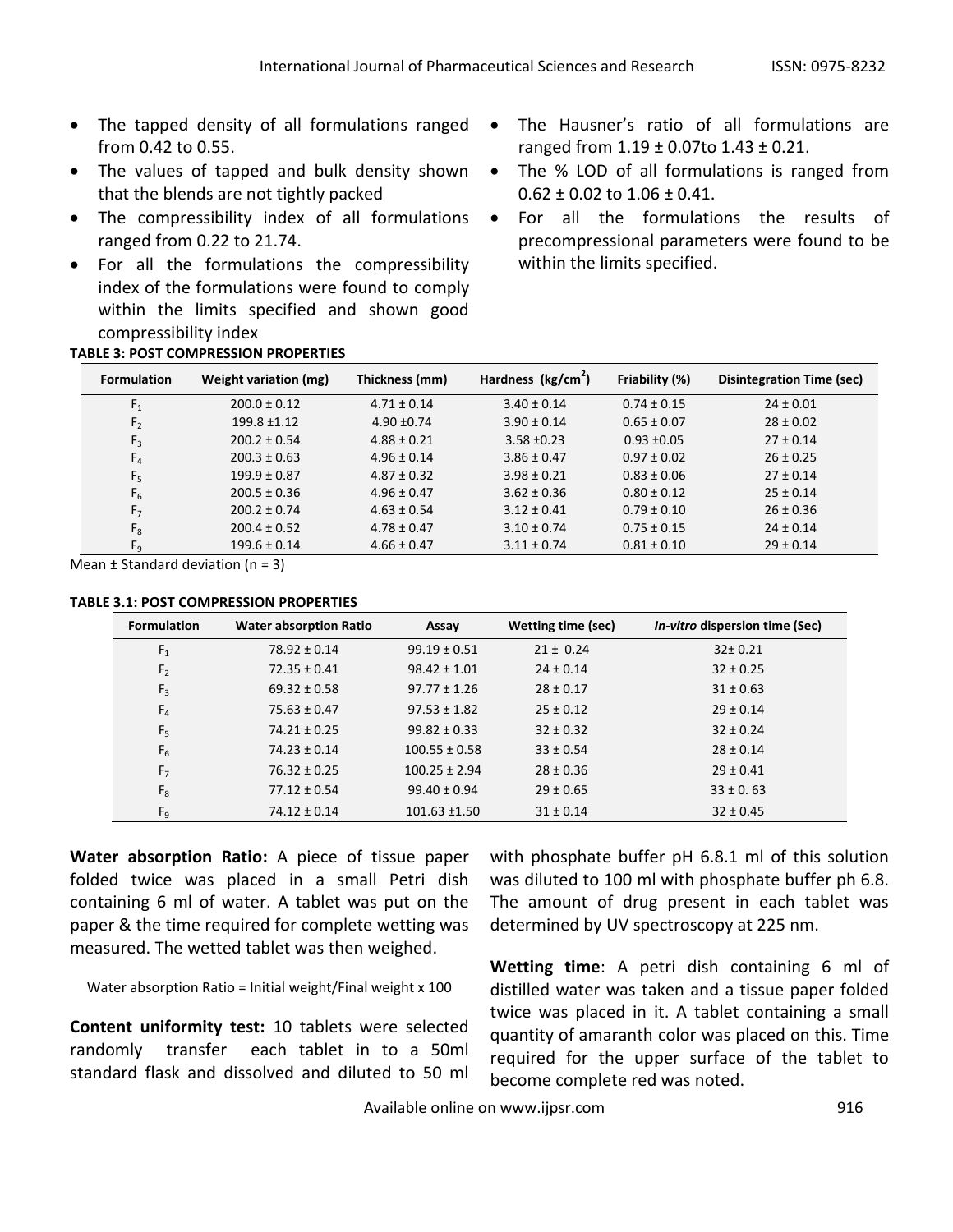**In-vitro dispersion time** <sup>50</sup>: The test was performed by placing two tablets in 100 ml water and stirred gently, till the tablets get completely disintegrated. The formulation was taken in the form of a smooth dispersion if the complete dispersion passes through a sieve screen with a nominal mesh aperture of 710μm without leaving any residue on the mesh. Tablets were added to 100 ml of phosphate buffer solution, pH 6.8 at 37+0.5 $\rm ^{o}$ C, Time required for complete dispersion of a tablet was measured.

# *In vitro d*issolution studies <sup>49, 50</sup>:

**Preparation of pH 6.8 phosphate buffer:** 50 ml of monobasic potassium phosphate solution was placed in a 200 ml volumetric flask, to it 22.4 ml of 0.2 M sodium hydroxide was added and the volume was then made up to 200 ml with distilled water.

**Standard curve of venlafaxine hydrochloride in phosphate buffer pH 6.8:** 100mg of venlafaxine hydrochloride was dissolved in phosphate buffer pH 6.8 in a 100ml standard flask and filled up to the mark using phosphate buffer pH 6.8. Serial dilutions were made in phosphate buffer pH 6.8 in order to obtain 5 μg/ml, 10 μg/ml, 20 μg/ml, 30 μg/ml, 40 μg/ml, 50 μg/ml. Absorbance of these solutions were measured at 225 nm using UV-Visible Spectrophotometer (Schimadzu 159) and standard graph was plotted.

**Procedure:** Tablet dissolution was assessed using standard USP dissolution apparatus type II. The dissolution media used was 900ml of 6.8 phosphate buffer. The temperature was maintained at  $37\pm0.5^{\circ}$ C. At predetermined time intervals, an aliquot of 5 ml sample was withdrawn and made up to 10 ml with suitable diluents and results were given in **Table 4, 4.1, 4.2 and 4.3**.

**TABLE 4: STANDARD PLOT OF VENLAFAXINE HCl IN 6.8 pH PHOSPHATE BUFFER**

| Concentration(µg/ml) | Absorbance at 254 nm |
|----------------------|----------------------|
| 4                    | 0.052                |
| 8                    | 0.165                |
| 12                   | 0.364                |
| 16                   | 0.478                |
| 20                   | 0.587                |

| <b>Sampling Time in</b> | Cumulative Percentage of Drug Release in pH 6.8 Phosphate Buffer |                 |                 |  |  |  |
|-------------------------|------------------------------------------------------------------|-----------------|-----------------|--|--|--|
| min                     |                                                                  |                 |                 |  |  |  |
| 5.                      | $48.5 \pm 0.45$                                                  | $74.2 \pm 0.14$ | $73.2 \pm 0.17$ |  |  |  |
| 10                      | $76.1 \pm 0.47$                                                  | $84.6 \pm 0.74$ | $87.4 \pm 0.54$ |  |  |  |
| 20                      | $80.6 \pm 0.47$                                                  | $89.8 \pm 0.96$ | $91.7 \pm 0.69$ |  |  |  |
| 30                      | $80.6 \pm 0.87$                                                  | $95.2 \pm 0.54$ | $95.8 \pm 0.54$ |  |  |  |
| 45                      | $87.5 \pm 0.47$                                                  | $93.3 \pm 0.54$ | $95.0 \pm 0.69$ |  |  |  |
| 60                      | $91.1 \pm 0.14$                                                  | $95.5 \pm 0.47$ | $97.5 \pm 0.74$ |  |  |  |

|  |  | TABLE 4.1: CUMULATIVE PERCENTAGE DRUG RELEASE OF PDT $_{\rm 1}$ – PDT $_{\rm 3}$ IN pH 6.8 PHOSPHATE BUFFER |
|--|--|-------------------------------------------------------------------------------------------------------------|

Mean  $\pm$  Standard deviation (n = 3)

| <b>Sampling Time in</b> | Cumulative Percentage Of Drug Release in pH 6.8 Phosphate Buffer. |                 |                 |  |  |
|-------------------------|-------------------------------------------------------------------|-----------------|-----------------|--|--|
| min                     | $\mathbf{r}_4$                                                    | Fς              | Γĸ              |  |  |
|                         | $60.3 \pm 0.54$                                                   | $65.4 \pm 0.45$ | $74.2 \pm 0.12$ |  |  |
| 10                      | $71.2 \pm 1.25$                                                   | $78.6 \pm 0.36$ | $80.3 \pm 0.21$ |  |  |
| 20                      | $78.7 \pm .78$                                                    | $84.6 \pm 0.14$ | $86.7 \pm 0.36$ |  |  |
| 30                      | $85.1 \pm 0.97$                                                   | $89.8 \pm 0.74$ | $92.2 \pm 0.14$ |  |  |
| 45                      | $90.5 \pm 0.96$                                                   | $93.3 \pm 0.14$ | $95.7 \pm 0.47$ |  |  |
| 60                      | $93.6 \pm 0.74$                                                   | $95.2 \pm 0.54$ | $99.4 \pm 0.54$ |  |  |

Mean  $\pm$  Standard deviation (n = 3)

Available online on www.ijpsr.com example on the set of the set of the set of the set of the set of the set of the set of the set of the set of the set of the set of the set of the set of the set of the set of the set of t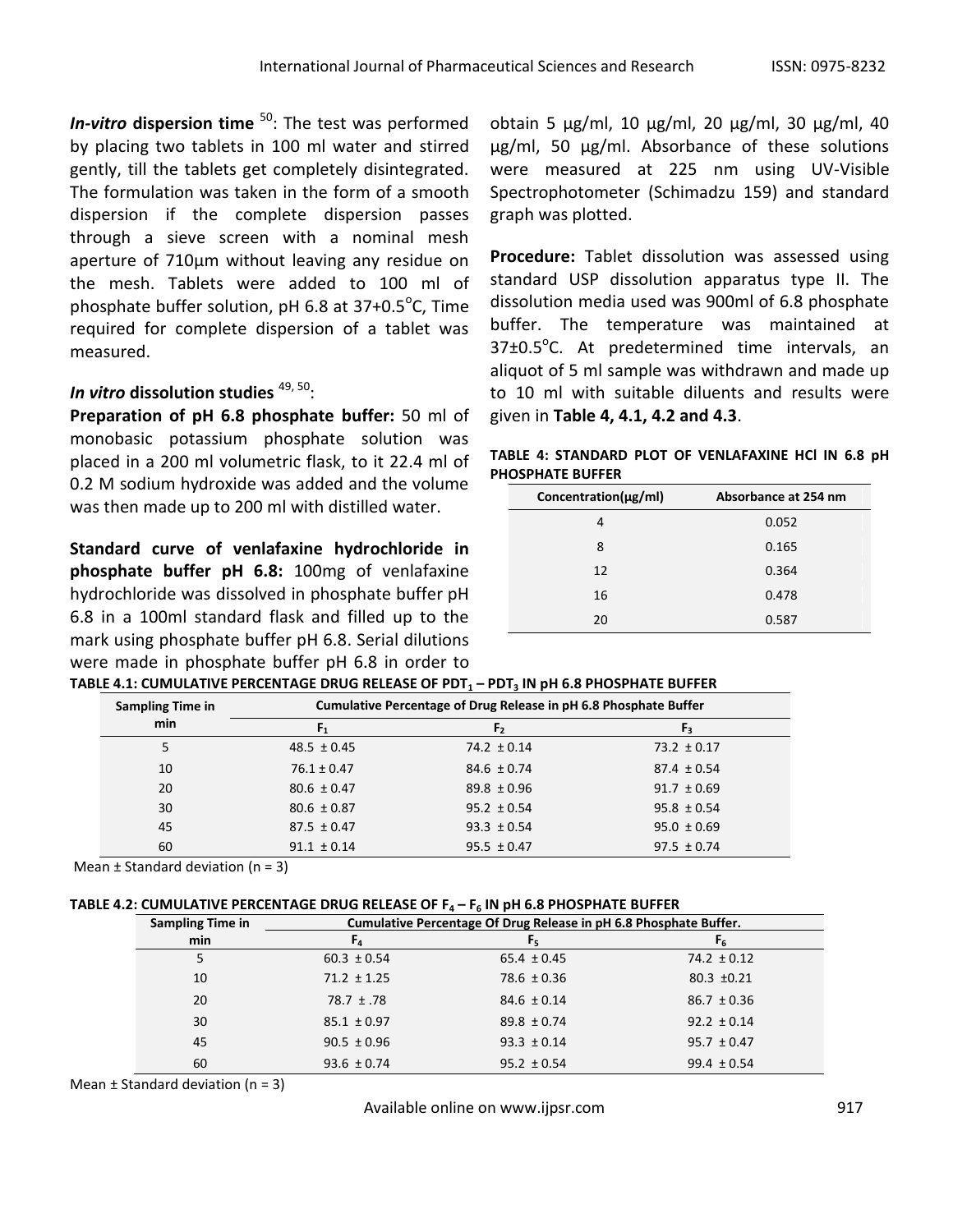| <b>Sampling Time in</b> | Cumulative Percentage of Drug Release in pH 6.8 Phosphate Buffer |                 |                  |  |  |  |
|-------------------------|------------------------------------------------------------------|-----------------|------------------|--|--|--|
| min                     | F,                                                               | $F_{R}$         | F <sub>9</sub>   |  |  |  |
| 5                       | $49.9 \pm 0.14$                                                  | $50.3 \pm 0.54$ | $58.3 \pm 0.21$  |  |  |  |
| 10                      | $68.5 \pm 0.54$                                                  | $69.3 \pm 0.54$ | $67.2 \pm 0.21$  |  |  |  |
| 20                      | $69.3 \pm 0.41$                                                  | $71.1 \pm 0.21$ | $75.3 \pm 0.22$  |  |  |  |
| 30                      | $71.1 \pm 0.14$                                                  | $75.6 \pm 0.54$ | $81.3 \pm 0.54$  |  |  |  |
| 45                      | $87.5 \pm 0.87$                                                  | $79.3 \pm 0.21$ | $86.3 \pm 0.54$  |  |  |  |
| 60                      | $89.1 \pm 0.54$                                                  | $89.3 \pm 0.21$ | $90.12 \pm 0.87$ |  |  |  |

**TABLE 4.3: CUMULATIVE PERCENTAGE DRUG RELEASE OF F<sup>7</sup> – F<sup>9</sup> IN pH 6.8 PHOSPHATE BUFFER**

Mean  $\pm$  Standard deviation (n = 3)

- The *In vitro* drug release of tablets containing the crosspovidone as superdisintegrant shown the minimum drug release that is  $93.6 \pm 0.74$  for  $F_4$  and maximum drug release at 99.4 $\pm$ 0.54 for F<sub>6</sub>
- The *In vitro* drug release of tablets containing the Crosscarmellose sodium as superdisintegrant shown the minimum drug release that is  $91.1 \pm 0.14$  for F<sub>1</sub>and maximum drug release at  $97.5\pm0.74$  for  $F_3$
- The *In vitro* drug release of tablets containing the sodium starch glycollate as superdisintegrant shown the minimum drug release that is 89.1 $\pm$ 0.54 for F<sub>7</sub> and maximum drug release at 90.12±0.87 for F<sup>9</sup>
- Based on this *In vitro* drug release studies it was found that the formulation  $F_6$  which contains cross povidone as superdisintegrant in the concentration of 10% showed maximum drug release  $99.4\pm0.54$  at the end of 1 hr.

### **RESULTS AND DISCUSSION:**

**Drug Excipient compatible studies:** The results obtained with IR studies showed that there was no interaction between the drug and other excipients used in the formulation. The FTIR of venlafaxine HCl (drug) shown intense band at 1613.36 cm<sup>-1</sup>, 1566.76  $\text{cm}^{\text{-1}}$ , 1515.59  $\text{cm}^{\text{-1}}$  and 1052.22  $\text{cm}^{\text{-1}}$  corresponding to the functional groups C=O, COOH, NH and OH bending as shown in **Fig. 1**. The FTIR of drug + polymer shown intense bands at 1617.75 cm  $^{1}$ ,1560.85 cm<sup>-1</sup> , 1517.38 cm<sup>-1</sup> and 1052.19 cm<sup>-1</sup> indicates no change in the functional groups C=O, COOH, NH and OH as shown in **Fig. 3**. The FTIR of Placebo shown that there are no intense bands at groups C=O, COOH, NH and OH this shows that drug peaks are missing in it as shown in **Fig. 2**. From the above interpretation it is understood that there is no major shifting in the frequencies of above said functional groups. Hence these drug and polymers are compatible with each other.



**FIG. 1: FTIR OF VENLAFAXINE HCl**

Available online on www.ijpsr.com example on the 918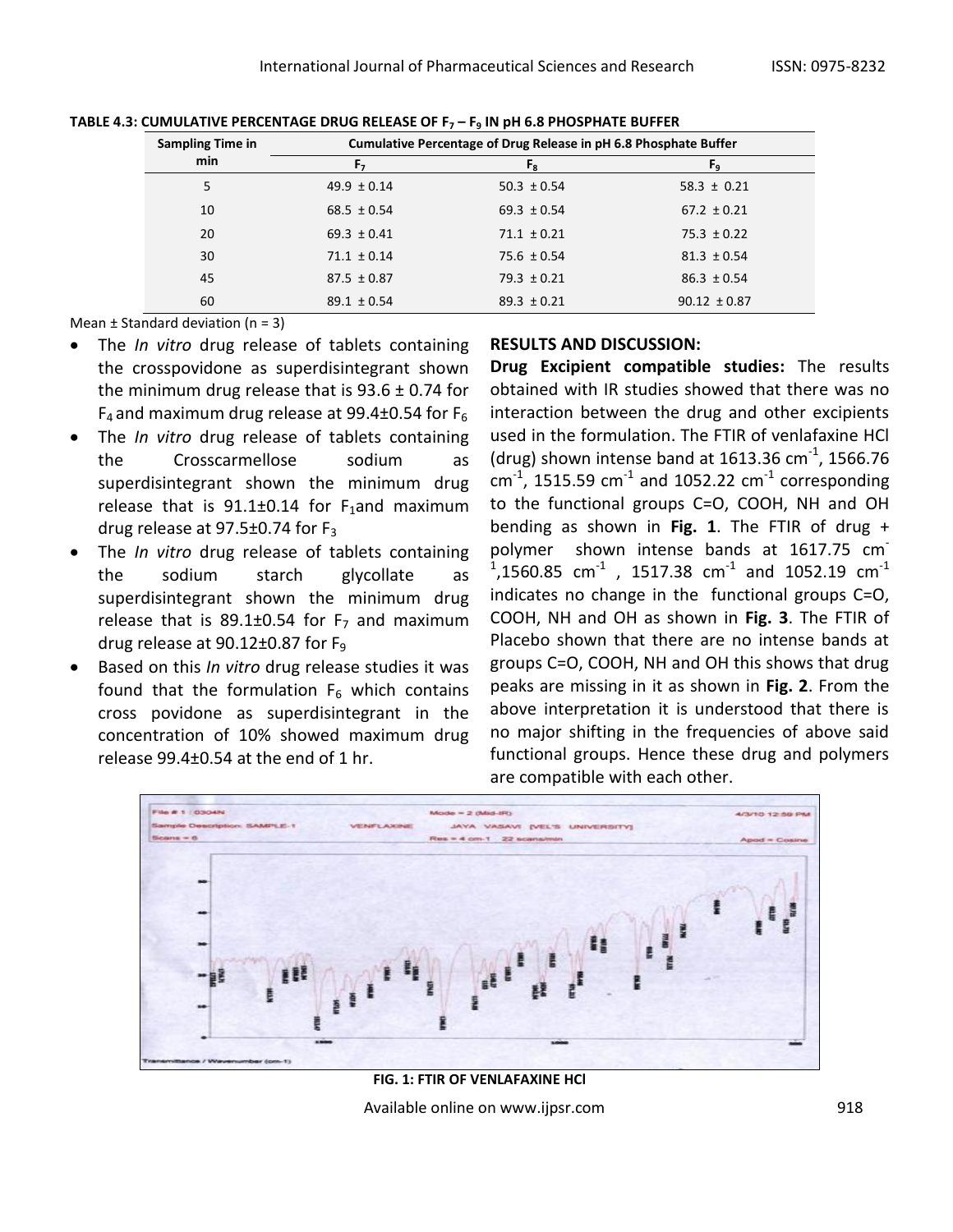

#### **FIG. 2: FTIR OF PLACEBO**



**FIG. 3: FTIR OF DRUG + POLYMER** 

**CONCLUSION:** In present work an attempt was made to develop orodispersible tablets of venlafaxine hydrochloride by direct compression method using cross povidone, Crosscarmellose sodium and sodium starch glycollate as superdisintegrants and the optimum concentration were identified based on the *in vitro* drug release results. Based on the observation, it was concluded that batch  $F_6$  exhibited desirable properties and optimized drug release. The results demonstrated the effective use of orodispersible tablets of venlafaxine hydrochloride and as an ideal drug release formulation for treatment of hypertension.

#### **REFERENCES:**

- 1. "The theory and practice of Industrial Pharmacy". Kanig.L.Josep, Liberman .A.Herbert, Lachman leon Third edition verghese publishing house, Bombay. Preformulation. Pg no.171-195. (1991).
- 2. Loyd.V.Allen, Nicholas .G.Popovich, Howard.C.Ansel; "Ansel's pharmaceutical dosage form and drug delivery system" 8th edition.
- 3. Howard C. Ansel Lloyd; V. Allen; Jr. Nicolas; G. Popovich. "Pharmaceutical Dosage forms and Delivery systems"; 209.
- 4. "Controlled drug delivery system". Vyas.sp, Khan.k.roop, first edition. Pg no.292, 535.
- 5. "Bentley's Text book of Pharmaceutics"; Eight edition; 140
- 6. US Food and Drug Administration, CDER Data Standards Manual, 2003, http://www.fda.gov/cder/dsm/ DRG/drg00201.htm. Accessed March 19, 2005.

Available online on www.ijpsr.com example on the same of the 919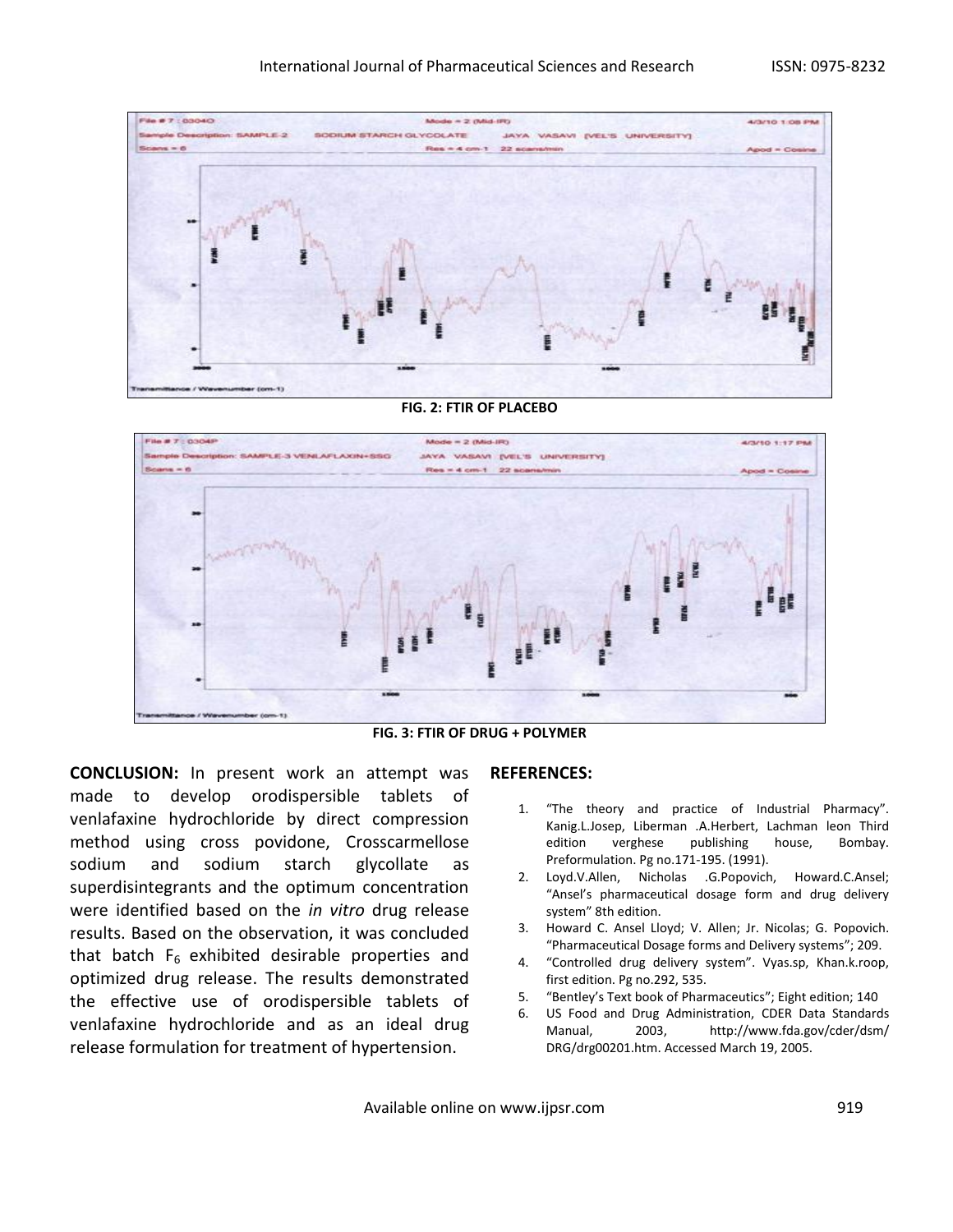- 7. European Directorate for the Quality of Medicines, Pharmeuropa, 10 (4), 547 (1988), *http://www.pheur.org/*, accessed March 19, 2005.
- 8. Ghosh T.K ,Pfister W.R. "Quick Dissolving Oral Dosage Forms" Scientific and Regulatory Considerations from a Clinical Pharmacology and Biopharmaceuticals Perspective in Drug Delivery to the Oral Cavity ,2005, 337–356.
- 9. Dobetti L., "Fast-Melting Tablets: Developments and Technologies," *Pharm. Technol*, 2001 ;25:pg.no.44-50
- 10. Pather S.I, Khankari R., and Siebert J., "Quick-Dissolving Intraoral Tablets," in Drug Delivery to the Oral Cavity,2005 pg.no. 291–336.
- 11. Sudhir Bharawaj, Vinay Jain, Shailesh Sharma, R. C. Jat and Suman Jain "Orally Disintegrating Tablets: A Review" *Drug Invention Today* 2010, 2(1), 81-88.
- 12. Myers G.L, "Delivery of Controlled-Release Systems," US Patent,1996, 5; 567-439
- 13. Deepak.k, "Orally Disintegrating Tablets," Tablets and Capsules, 2004;30-35
- 14. Simone Schiermeier and Peter Christian Schmidt "fast dispersible ibuprofen tablets". *European journal of pharmaceutics*, April 2002; 15:295-305.
- 15. Yourong Fu "Orally Fast Disintegrating Tablets, Developments, Technologies, Taste-Masking and Clinical Studies" Critical Reviews™ in Therapeutic Drug Carrier Systems, 2004;21:6
- 16. Kuchekar B.S., Badhan A.C. and Mahajan H.S. "Mouth Dissolving Tablets: A Novel Drug Delivery System", *Pharma Times*, 2003; 35:7-9.
- 17. Mukesh Gohel., "formulation and evaluation of mouth dissolving tablets of Nimesulide" *http://www.aapspharmscitech. org*,2005
- 18. Sarasija Suresh, V Pandit, HP Joshi. "Preparation and evaluation of mouth-dissolving tablets of salbutamol sulphate" *Indian journal of pharmaceutical sciences,* 2007; 69: 467-469.
- 19. Ajay B. Solanki, Jalpesh H Modi, Jolly R Parikh, Abhay Vgoti and Rakesh P Patel. "mouth dissolving tablet technology." *pharma bio world*, 2007; 56-68.
- 20. Shagufta Khan, Prashant Kataria, Premchand Nakhat, and Pramod Yeole. "Taste Masking of Ondansetron Hydrochloride by Polymer Carrier System and Formulation of Rapid-Disintegrating Tablets." *AAPS PharmSciTech* ,2007; 8 (2) :Article 46
- 21. Jack Y. Zheng and Melissa P. Keeney. "Taste masking analysis in pharmaceutical formulation development using an electronic tongue". Pharmaceutical Sciences R&D, Lilly Research Laboratories, Eli Lilly and Company, Indianapolis, IN 46225, USA.
- 22. Uddhav S. "Manufacturing Technologies for Mouth Dissolving Tablets" *Pharmainfo.net*, 2006; 4.
- 23. Mishra DN: Bindal M: Singh S.K, "Rapidly disintegrating oral tablets of valdecoxib" *Indian Drugs*, 2005;42(10): 685 – 687
- 24. Sheftell FD; Dehlot CG Brandes JL; Agosti R; "Two replicate randomized, double- Blind, placebo-controlled trials of the time to Onset of pain relief in the Acute Treatment Of migraine with a fast-Disintegrating/ Rapid-release

formulation of Sumatriptan Tablets" *Pharm. Dev. Technol*, 2005;Apr. 27(4) : 407 -17.

- 25. Chaudhari PD, Hiermath S N, Sreenivas S A. "Comparative evaluation of disintegrants by formulating Cefixine dispersable tablets" *Indian J Pharm*, 2005; 39 (4):194-7.
- 26. Moen and keating G M.Sumatriptan. "Fast disintegrating/rapid-release tablets" *Indian drugs,* 2006;66(6):883-90
- 27. Sajal Kumar Jha, P Vijayalakshmi, Roopa Karki, Divakar Goli "Formulation and evaluation of melt-in-mouth tablets of haloperidol." *Asian journal of pharmaceutics*, 2008 ;2 : 255- 260
- 28. Mishra D N, Bindal M, Singh S K, Vijaya kumar S G. "Spray dried excipient base: A novel technique for the formulation of orally disintegrating tablets" *chem pharmabull*, 54(1):99- 102 (2006).
- 29. Purnima, Amin Prabhu amita, Wadhwani Anita. "Indion 414 as superdisintegrant in formulation of mouth dissolve tablets" Indian Journal of Pharmaceutical Sciences,2006;68(1):15-18.
- 30. Jacob S "Preparation and evaluation of microencapsulated fast melt tablets of ambroxol hydrochloride" Indian journal of pharmaceutical sciences, 2009; 71: 276-284
- 31. Sheetal Malke. "Formulation and evaluation of oxcarbazepine fast dissolving tablets". *Indian journal of Pharmaceutical sciences*, Apr 2007. 69.
- 32. Suresh Bandari. "Orodispersible tablets: an overview" *Asian journal of Pharmaceutics* 2008; 2: 2-11.
- 33. Mallikarjuna setty. "Development of fast dispersible Aceclofenac tablets: effect of functionally of super disintegrants*". Indian journal of Pharmaceutical science*, Apr 2008:2:24-30.
- 34. Patel. D M "Optimization of fast dissolving Etoricoxib tablets prepared by sublimation technique". *Indian journal of Pharmaceutical science*, 2008; 70: 71-76.
- 35. Shailesh shatma *et al*. "Formulation and characterization of fast-dissolving tablets of promethazine theoclate" *Asian journal of Pharmaceutics*, 2008; 2:24-29.
- 36. Venkatesh D P, Geetha Rao C G, "Formulation of taste masked oro-dispersible tablets of ambroxol hydrochloride", *Asian Journal of Pharmaceutics*, 2008; 4:71-75.
- 37. Masareddy RS, Kadia RV, Manvi FV "Development of mouth dissolving tablets of clonazipine using two different techniques" *Indian journal of pharmaceutical sciences*, 2008;70: 526-528.
- 38. Nagendrakumar, Raju SA, Shirsand SB, Para MS, Rampure MV " Fast dissolving tablets of fexofenadine HCl by effervescent method" *Indian journal of pharmaceutical sciences*, 2009; 71: 116-119.
- 39. Kawtikwar P.S., Zade P.S., Sakarkar D.M. "Formulation, Evaluation and Optimization of Fast dissolving tablet containing Tizanidine Hydrochloride" *International Journal of PharmTech Research*, Jan – March 2009; 1: 34-42.
- 40. Venkatalakshmi R."Formulation and evaluation of granisetron hydrochloride mouth dissolving tablet" *Int. J. Ph. Sci.*,Sept-December 2009 ; Vol. 1 :336-341

Available online on www.ijpsr.com 920